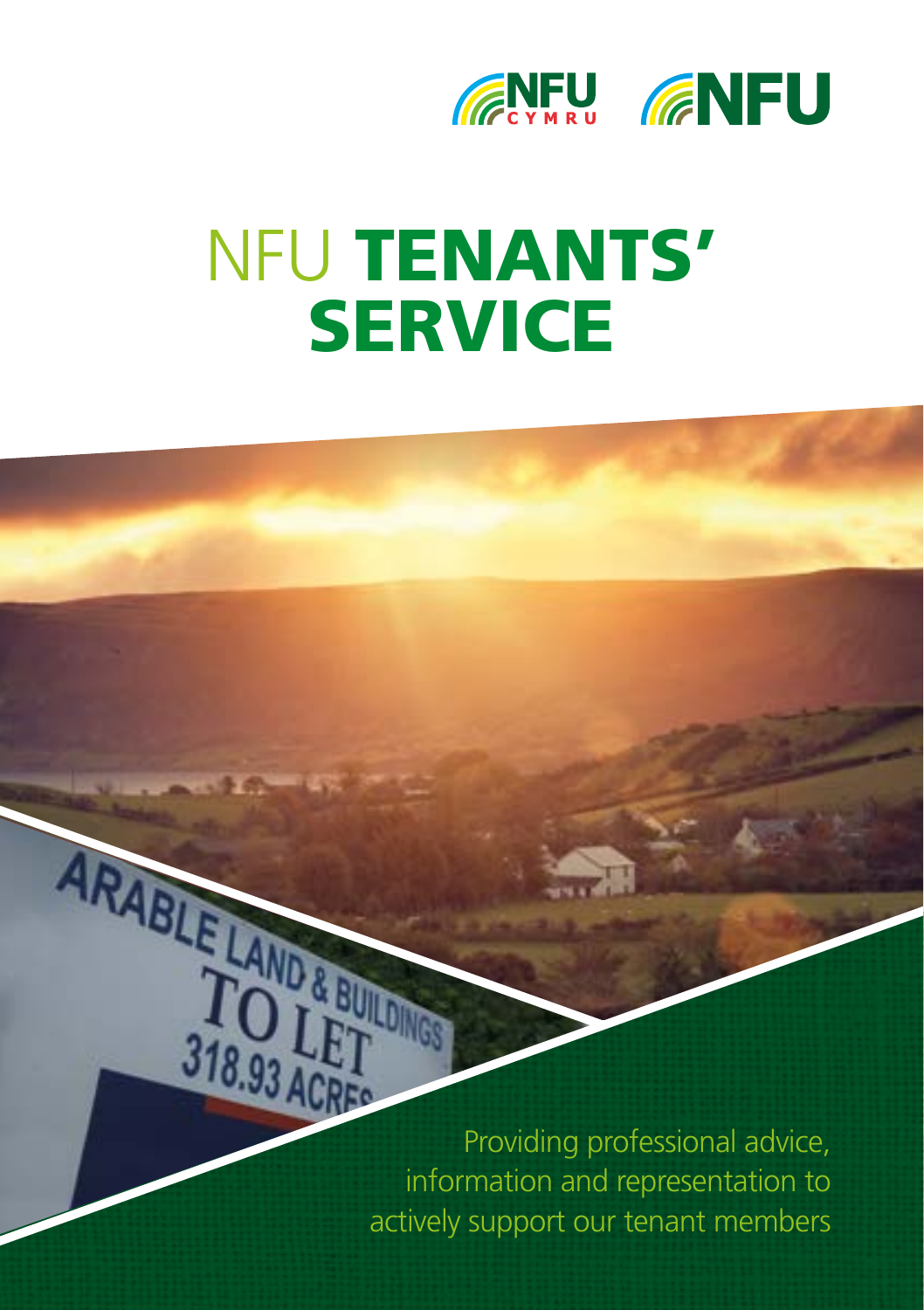

# We're here FOR YOU

The NFU is the only organisation that champions all farmers and growers in England and Wales. We're here to give you a voice and to protect your way of life – now and in the future.

Our strength is in our numbers. With over 50,000 members, we are heard when it counts – locally, nationally and internationally.

As the largest agricultural trade association in the UK we support farmers on any issue, in every sector and in every area of England and Wales.

# We work hard to ensure our tenant farmer members enjoy

# A SUCCESSFUL AND PROSPEROUS BUSINESS ENVIRONMENT

## We are constantly active on behalf of tenants

Backed by the strength of our membership, our dedicated regional staff and NFU Rural Surveyor allow us to lead on policy and voice tenants' issues at Government level.

#### National Representation:

Led by the NFU Vice President along with the national Forum Chair and NFU Rural Surveyor, based at Stoneleigh HQ.

#### Regional Representation:

A regional tenants' spokesman and county representative act on your behalf on tenancy issues arising in your area. Each NFU Regional Office has a dedicated member of staff leading on tenants' issues.

### Tenancy Reform Industry Group (TRIG)

The NFU is a key player within TRIG, contributing towards Regulatory Reform Orders that can be implemented quicker than full Acts of Parliament. Recommendations to Defra ministers generally take the form of legislative reform, fiscal reform and guidance to landlords and tenants.

## Annual Tenant Meetings

We hold regional tenant meetings every year to update our members on the latest tenancy topics. Led by the NFU Rural Surveyor, alongside guest speakers from land agencies or legal firms, these meetings allow you to raise issues affecting your business. For members interested in debating tenancy issues in more depth, we also hold the biennial **NFU National** Tenant Farmers' Conference.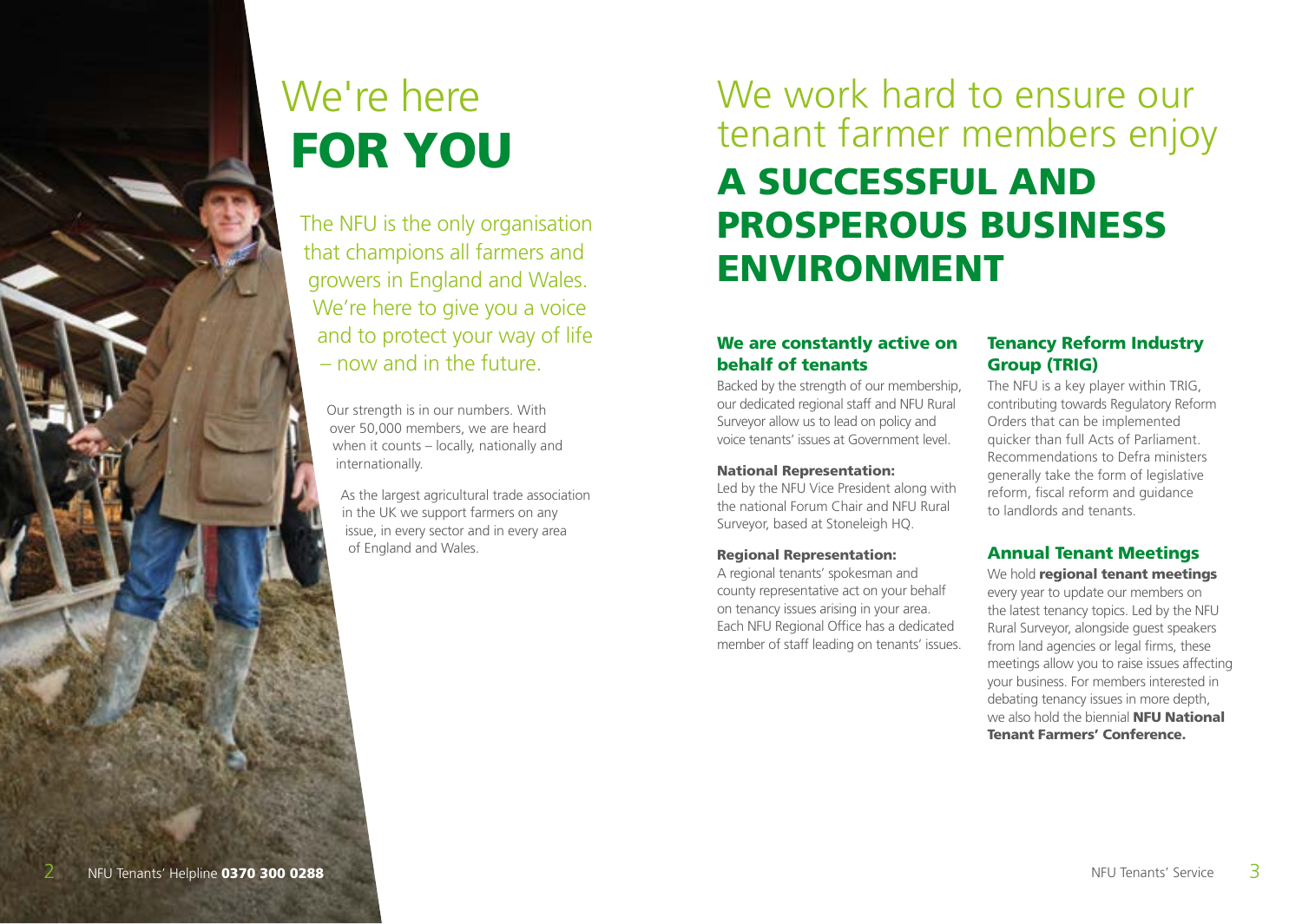# Membership with ADDED VALUE

The NFU Tenants' Service provides expert information, advice and support to resolve your tenancy issues.

#### NFU Tenants' Helpline

Our team of trained advisers will help clarify your tenancy issues, identify options for further advice, and alert you to any legal obstacles.

#### Call: 0370 300 0288 Monday – Friday **8am – 6pm**

*For security and training purposes telephone calls may be recorded and monitored.*

*Calls to 0370 numbers will be taken out of any inclusive minutes available on your mobile or landline national minutes plan. If not it's still no more expensive than calling national rate numbers starting 01 or 02.*

#### Business Guides

Our range of business guides provide information on Agricultural Holdings Act Tenancies, Farm Business Tenancies, Rent Reviews, Arbitration, Succession, AHA time limits and repair model clauses.

#### NFU Website

A dedicated area on the NFU website explains the NFU Tenants' Service in detail and includes the latest news and reports on the NFU's work for the tenant sector.

Visit **www.nfuonline.com/tenants** to find out more.

### NFU Rural Surveyor Firms

We understand that complex tenancy issues may require the expertise of a local surveyor. The NFU has appointed firms across the country selected for their ability to support the needs of our tenant farming members. NFU members can receive a free half hour telephone discussion and a 12.5% discount, if they are a new client to the

firm, on the first instruction of new work. To find your nearest firm, visit

**www.nfuonline.com/rural-surveyors**

### NFU Legal Panel Service

We have selected 16 legal firms specialising in rural and agricultural business issues, each providing discounted rates to our members. This panel of firms can provide specialist legal advice in the event of a tenancy dispute, as well as other business related matters and non-farming issues such as diversification, tax planning, probate, family and conveyancing. NFU members benefit from a free initial discussion with a solicitor and a 12.5% discount \* on each firm's hourly rate for work undertaken.

*\* Terms and Conditions apply. Ring NFU CallFirst on 0370 845 8458 for more information.*

### NFU Legal Assistance Scheme (LAS)

For an annual fee of just £35 +VAT, LAS provides members with professional guidance and financial contributions towards costs incurred in relation to agricultural and horticultural legal disputes.

#### Tenants' First Advice Service

Facing a rent review? LAS subscribers receive a contribution of up to £600 towards professional advice required to prepare budgetary reports for assessing the rental value of a farm.

#### Tenants' Professional Expenses Cover

Involved in a tenancy dispute? In conjunction with the NFU Mutual, this insurance policy protects you against the cost of going to rent arbitration to secure a fair rent, or the costs of a hearing at the First-tier Tribunal. For more information, contact your local NFU Mutual office.

5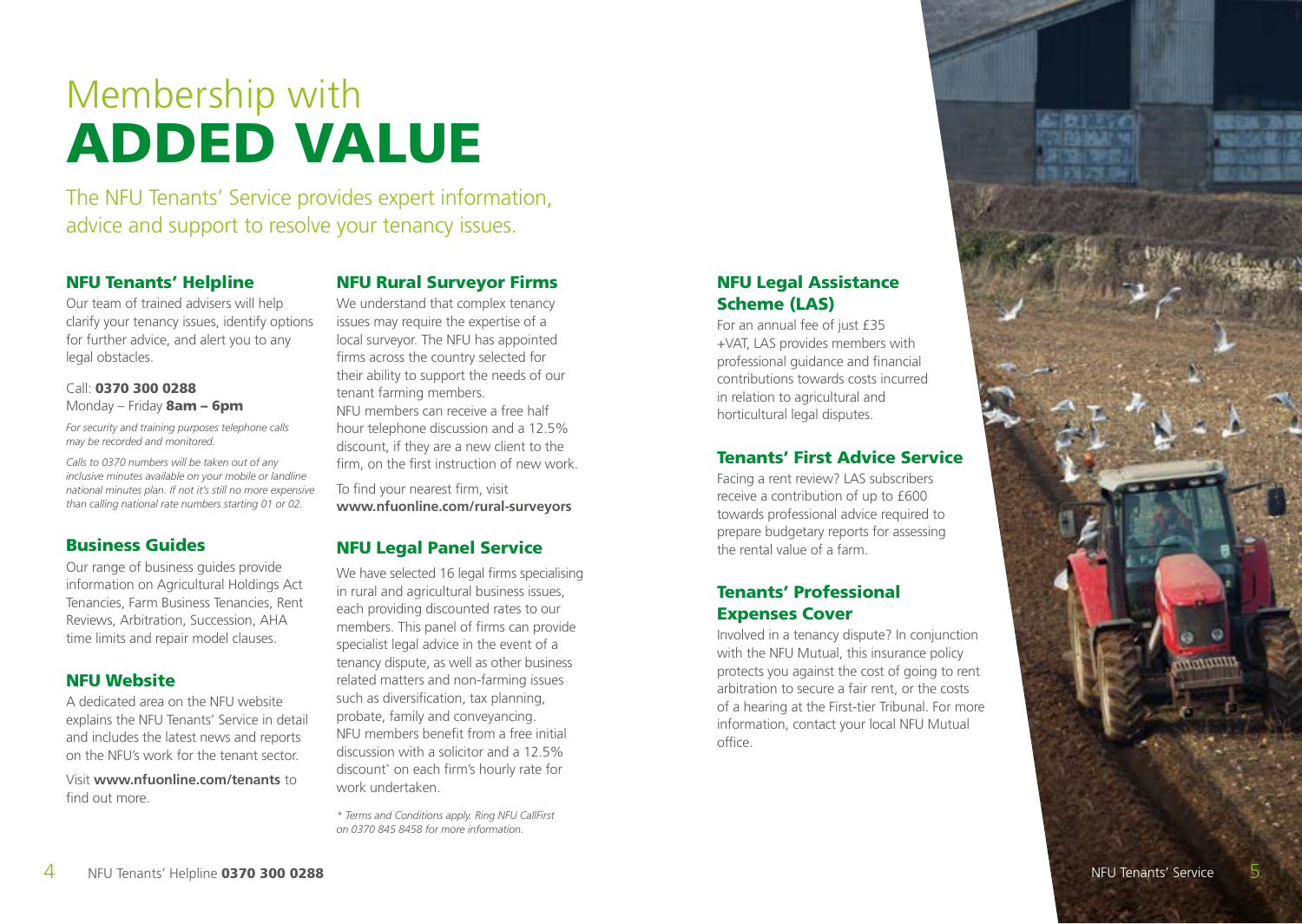# How the NFU Tenants' Service WORKS FOR YOU

|                          |                                              | <b>NFU TENANTS' SERVICE BENEFITS</b> |              |                        |                         |                                   |                                                               |                        |                                                   |
|--------------------------|----------------------------------------------|--------------------------------------|--------------|------------------------|-------------------------|-----------------------------------|---------------------------------------------------------------|------------------------|---------------------------------------------------|
|                          | <b>The American</b>                          | Lobbying &<br>Representation         | NFUonline    | <b>Business Guides</b> | Rural Surveyor<br>Firms | Legal Assistance<br>Scheme (LAS)* | Tenants' First<br>Advice<br>(available to LAS<br>subscribers) | Legal Panel<br>Service | Tenants'<br>Professional<br><b>Expenses Cover</b> |
| <b>ISSUES</b><br>TENANCY | Institutional Landlords                      | $\checkmark$                         |              |                        |                         |                                   |                                                               |                        |                                                   |
|                          | Tax                                          | $\checkmark$                         | $\checkmark$ | $\checkmark$           | $\checkmark$            |                                   |                                                               | $\checkmark$           |                                                   |
|                          | <b>Environment Schemes</b>                   | $\checkmark$                         | $\checkmark$ | $\checkmark$           | $\checkmark$            | $\checkmark$                      |                                                               | $\checkmark$           |                                                   |
|                          | <b>Basic Payment Scheme</b>                  | ✓                                    | ✓            | $\checkmark$           | $\checkmark$            | $\checkmark$                      |                                                               | $\checkmark$           |                                                   |
|                          | Other agricultural/horticultural<br>business | $\checkmark$                         | $\checkmark$ | $\checkmark$           | $\checkmark$            | $\checkmark$                      |                                                               | $\checkmark$           |                                                   |
|                          | Rent reviews                                 |                                      | ✓            | ✓                      | ✓                       | $\checkmark$                      | $\checkmark$                                                  | $\checkmark$           |                                                   |
|                          | Arbitration                                  |                                      | $\checkmark$ | $\checkmark$           | $\checkmark$            | $\checkmark$                      |                                                               | $\checkmark$           | $\checkmark$                                      |
|                          | Succession                                   |                                      | $\checkmark$ | $\checkmark$           | ✓                       | $\checkmark$                      |                                                               | $\checkmark$           |                                                   |
|                          | Notices to quit/terminate                    |                                      | $\checkmark$ | $\checkmark$           | $\checkmark$            | $\checkmark$                      |                                                               | $\checkmark$           |                                                   |
|                          | Repairing obligations                        |                                      | $\checkmark$ |                        | $\checkmark$            | $\checkmark$                      |                                                               | $\checkmark$           |                                                   |
|                          | AHAs/FBTs                                    |                                      | $\checkmark$ | $\checkmark$           | $\checkmark$            | $\checkmark$                      |                                                               | $\checkmark$           |                                                   |
|                          | Grazing license                              |                                      |              |                        | $\checkmark$            | $\checkmark$                      |                                                               | $\checkmark$           |                                                   |
|                          | End of tenancy comp                          |                                      | $\checkmark$ |                        | $\checkmark$            | $\checkmark$                      |                                                               | $\checkmark$           |                                                   |
|                          | Infrastructure/Utilities                     | ✓                                    |              | ✓                      | ✓                       | ✓                                 |                                                               | $\checkmark$           |                                                   |

*\* LAS is a discretionary scheme. Annual fees apply*